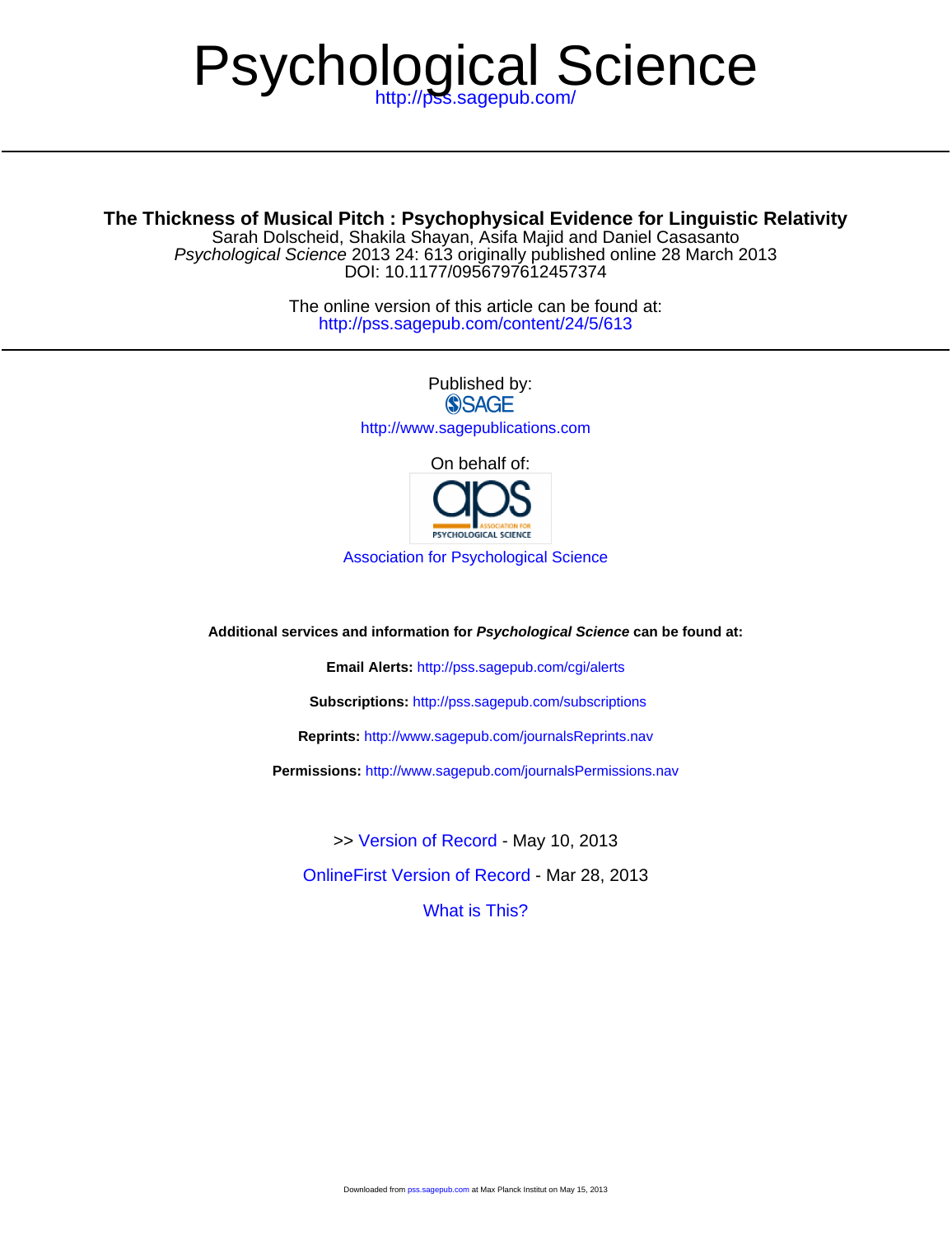# The Thickness of Musical Pitch: Psychophysical Evidence for Linguistic **Relativity**



Psychological Science 24(5) 613–621 © The Author(s) 2013 Reprints and permission: sagepub.com/journalsPermissions.nav DOI: 10.1177/0956797612457374 pss.sagepub.com



# Sarah Dolscheid<sup>1,2</sup>, Shakila Shayan<sup>1</sup>, Asifa Majid<sup>1,3</sup>, and Daniel Casasanto $^{1,3,4}$

<sup>1</sup>Max Planck Institute for Psycholinguistics, Nijmegen, The Netherlands; <sup>2</sup>International Max Planck Research School for Language Sciences; <sup>3</sup>Donders Center for Brain, Cognition, and Behaviour, Radboud University; and <sup>4</sup>Department of Psychology, The New School for Social Research

#### Abstract

Do people who speak different languages think differently, even when they are not using language? To find out, we used nonlinguistic psychophysical tasks to compare mental representations of musical pitch in native speakers of Dutch and Farsi. Dutch speakers describe pitches as high (*hoog*) or low (*laag*), whereas Farsi speakers describe pitches as thin (*na-zok*) or thick (*koloft*). Differences in language were reflected in differences in performance on two pitchreproduction tasks, even though the tasks used simple, nonlinguistic stimuli and responses. To test whether experience using language influences mental representations of pitch, we trained native Dutch speakers to describe pitch in terms of thickness, as Farsi speakers do. After the training, Dutch speakers' performance on a nonlinguistic psychophysical task resembled the performance of native Farsi speakers. People who use different linguistic space-pitch metaphors also think about pitch differently. Language can play a causal role in shaping nonlinguistic representations of musical pitch.

#### Keywords

metaphor, musical pitch, psychophysics, space, Whorfian hypothesis, cross-cultural differences, language, music

Received 7/12/11; Revision accepted 7/7/12

In English, musical pitches can be called *high* or *low*, melodic lines can *rise* or *fall*, and people can sing at the *top* or the *bottom* of their range. Are these spatial metaphors merely linguistic conventions, or do they reflect something fundamental about the way people mentally represent musical pitch?

Space and pitch are related in the brain and mind. Amusic patients, who have difficulty discriminating pitch changes, also show spatial deficits (Douglas & Bilkey, 2007; but see Tillmann et al., 2010). In spatial-compatibility tasks, healthy participants press response keys that are spatially high more quickly in response to high-frequency pitches than in response to low-frequency pitches; the reverse is true for response keys that are spatially low (Lidji, Kolinsky, Lochy, & Morais, 2007; Rusconi, Kwan, Giordano, Umiltà, & Butterworth, 2006). Going beyond binary high-low correspondences, psychophysical pitchreproduction tasks have shown that pitch maps onto vertical space in a continuous analog fashion (Casasanto, 2010), as predicted by theories of metaphorical mental representation (Lakoff & Johnson, 1980).

Pitch and vertical space interact even in the minds of prelinguistic infants. In a preferential looking task, 3- to 4-month-olds preferred congruent trials, in which visuospatial height and pitch height corresponded, over incongruent trials (Walker et al., 2010; see also Wagner, Winner, Cicchetti, & Gardner, 1981). It appears that people mentally represent pitch in terms of vertical space, and this representation is reflected in English and many other languages.

However, not everybody talks about pitch in the same way. The Kpelle people of Liberia, for instance, talk about high and low pitches as *light* and *heavy*, respectively. The Suyá people of the Amazon basin call high pitches *young* and low pitches *old*, and the Bashi people of central Africa call high pitches *weak* and low pitches *strong* (Eitan & Timmers, 2010). Even languages that use spatial

Corresponding Author:

Daniel Casasanto, The New School for Social Research, Department of Psychology, 80 Fifth Ave., 7th Floor, New York, NY 10011 E-mail: casasanto@alum.mit.edu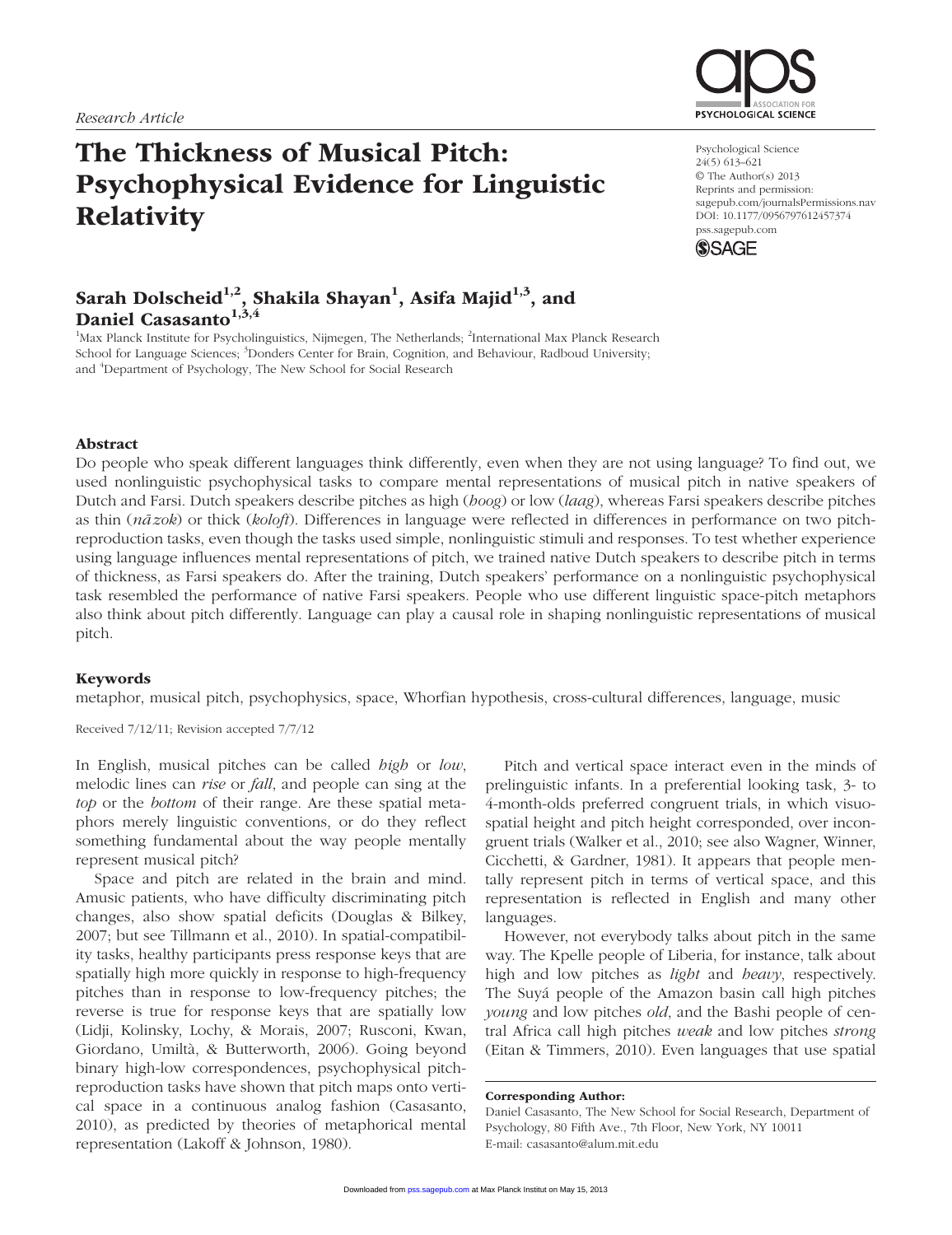metaphors for pitch may not use the same vertical metaphors that are familiar to English speakers. For the Manza of Central Africa, high pitches are *small* and low pitches *large* (Stone, 1981). In other languages, like Farsi, Turkish, and Zapotec (spoken in Mexico), high pitches are *thin* and low pitches *thick* (Shayan, Ozturk, Bowerman, & Majid, 2012; Shayan, Ozturk, & Sicoli, 2011).

Do people who use different linguistic metaphors for pitch also mentally represent pitch differently? If so, how deep are the effects of language on mental representations of pitch? Does language shape the nonlinguistic representations that people use when perceiving or producing musical pitches, even when they are not using language? One hint that people who use different pitch metaphors think about pitch differently comes from co-speech gestures. For example, the Manza have been observed lowering their hand in space when referring to smaller (i.e., higher) pitches; this gesture shows a mental representation of pitch that is contrary to the high-low mapping seen in English speakers (Ashley, 2004). This suggests that people may conceptualize pitch in a way that is consistent with their pitch vocabulary. However, gestures that match the co-occurring speech may reveal conventions for communicating about musical pitches, rather than modes of conceptualizing them. Alternatively, such gestures may reveal a "shallow" influence of language on thought, indicating that people do indeed conceptualize pitch in language-specific ways, but only when they are packaging their thoughts into words (i.e., while they are "thinking for speaking"; see Slobin, 1996).

A persistent challenge in testing relationships between language and nonlinguistic mental representations is devising truly nonlinguistic tasks. In the study reported here, we used a pair of psychophysical tasks with nonlinguistic stimuli and responses to test mental representations of pitch in speakers of a language with height metaphors for pitch (Dutch) and in speakers of a language with thickness metaphors for pitch (Farsi). In one task (height interference), participants saw lines at varying heights while they listened to tones of different pitches. After each tone ended, a microphone appeared on the screen, and participants reproduced the pitch by singing it. In the other task (thickness interference), participants saw lines of varying thickness while they heard tones of different pitches; they then sang the tones that they heard. In both tasks, the spatial information was irrelevant, and spatial variation was orthogonal to variation in pitch. Thus, the spatial dimension of the stimuli served as a distractor, a piece of information that could potentially interfere with performance on the pitch-reproduction task.

We reasoned that if mental representations of pitch were similar in Dutch and Farsi speakers, irrespective of the languages they speak, performance on these tasks should not differ between these two language groups.

However, if Dutch and Farsi speakers conceptualize pitch the way they talk about it, by activating different kinds of spatial representations, they should show contrasting patterns of cross-dimensional interference: Dutch speakers' pitch estimates should be more affected by irrelevant height information, and Farsi speakers' estimates should be more influenced by irrelevant thickness information.

# Experiment 1: Do People Think About Pitch the Way They Talk About It?

## *Method*

*Participants.* Native Dutch speakers (*n* = 20) and native Farsi speakers  $(n = 20)$  performed the height-interference task. Likewise, native Dutch (*n* = 20) and Farsi (*n* = 20) speakers performed the thickness-interference task. Within each language group, some participants were tested in both tasks, with the order of tasks counterbalanced and the testing sessions separated by at least 1 week. One additional Farsi-speaking participant was tested in the height-interference task but was excluded for not following the instructions. Dutch participants were recruited from the Max Planck Institute participant pool. Farsi speakers were recruited by one of the coauthors from Farsi-speaking communities in the Dutch cities of Nijmegen, Delft, and Leiden.<sup>1</sup> All participants received payment to participate.

*Materials.* For each trial of the height-interference task (adapted from Casasanto, 2010), participants viewed a computer screen showing a horizontal line intersecting a vertical reference line at one of nine different heights (the horizontal lines ranged from 80 to 720 pixels from the bottom of the screen in 80-pixel increments). For each trial of the thickness-interference task, a vertical line appeared in the middle of the computer screen in one of nine thicknesses (ranging from 8 to 72 pixels, in 8-pixel increments). Variation in thickness was thus proportional to variation in height in the height-interference task. Each line was presented simultaneously with a tone. In each task, the nine different lines were fully crossed with nine different pitches, ranging from C4 to G#4 in semitone increments, to produce 81 distinct trials. Stimuli were presented on a laptop PC (screen resolution =  $1024 \times 768$ ) pixels) using Presentation software (Neurobehavioral Systems, Albany, CA). Lines were shown in white on a gray background (350 pixels wide). Auditory stimuli consisted of pure tones created using Audacity software (http:// audacity.sourceforge.net/) and presented for 2 s through sealed headphones at a constant amplitude.

The participants' sung responses were recorded using an EDIROL R-09 recording device (Roland, Los Angeles, CA) and analyzed, using Praat software (Praat, Amsterdam, The Netherlands), by a coder blind to the spatial stimuli.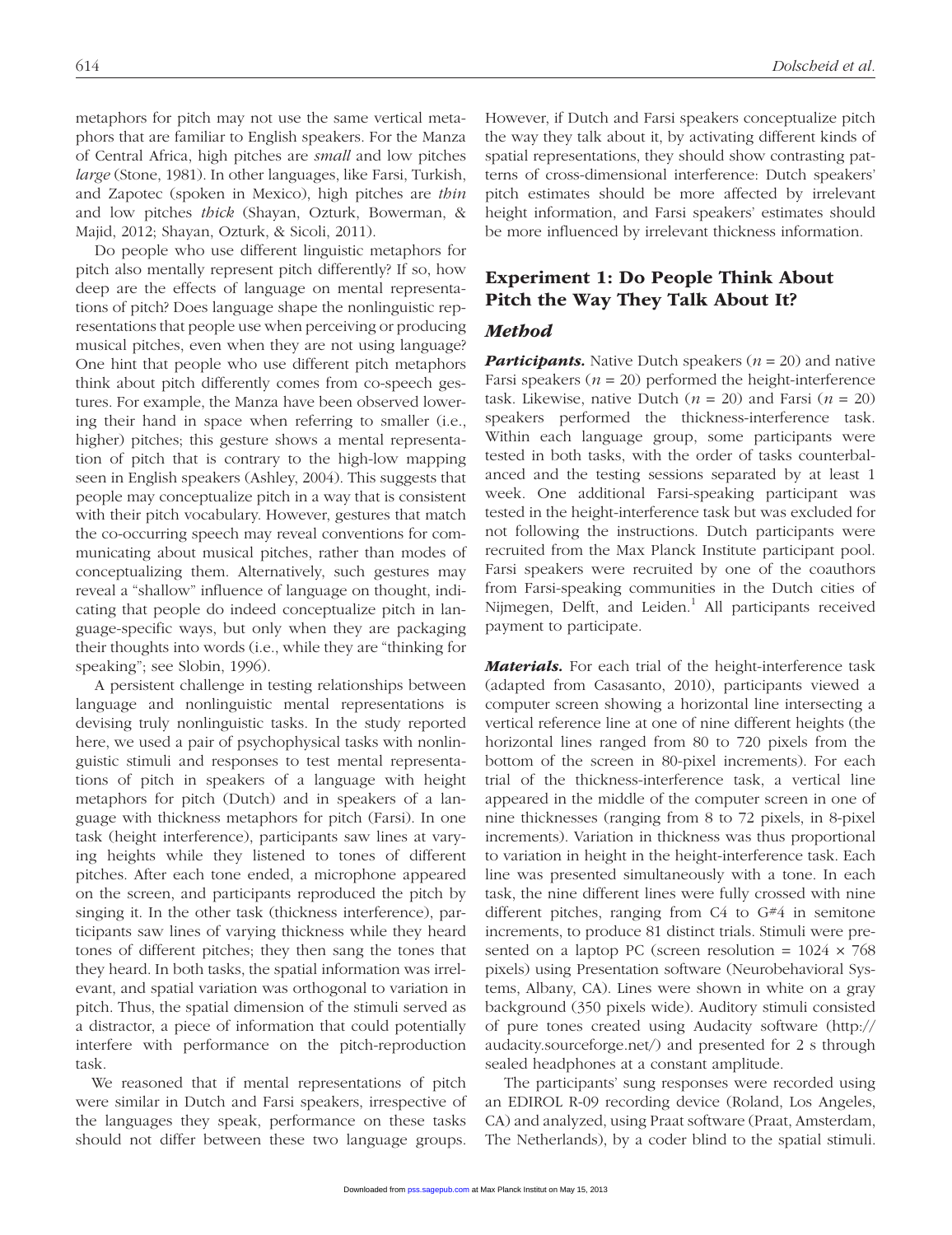The approximate temporal midpoint of each response was determined by visual inspection of the waveform. The average fundamental frequency  $(F_0)$  of each sung response was extracted from a 600-ms interval spanning 300 ms before to 300 ms after the estimated temporal midpoint, to ensure that the measured  $F_0$  was representative of the whole response.

Written instructions were presented in the native language of the participant. The instructions contained no space-pitch metaphors. The tasks themselves involved only nonlinguistic stimuli (lines and tones) and nonlinguistic responses (sung tones).

*Procedure.* Participants were asked to watch the lines and listen to the tones carefully, and to sing the tones back as accurately as possible. After 3 practice trials, participants were presented with the 81 line-pitch pairings, one at a time, in random order, for 2 s each. Immediately after each stimulus, a picture of a microphone appeared in the center of the screen, indicating that the participant had 2 s to sing back the pitch. Each response period was followed by an intertrial interval of 500 ms. After 40 trials, participants had a self-paced break. Testing lasted about 15 min and was followed by a debriefing.

#### *Results*

*Pitch estimation: cross-domain effects.* For each participant, the values of the height or thickness stimuli were normalized, and we computed the slope of the effect of normalized spatial height or thickness on participants' reproduced pitches. In Dutch speakers, the spatial height of the stimuli influenced pitch estimates, according to a one-sample *t* test comparing the mean of the normalized slopes (*M* = 2.65) against zero, *t*(19) = 2.70, *p* = .01 (all tests were two-tailed unless otherwise stated; for the ranges of averaged pitch estimates for all four of our experiments, see Table S1 in the Supplemental Material available online). Tones accompanied by higher lines were reproduced at a higher frequency, on average, than the same tones when accompanied by lower lines. By contrast, the thickness of the stimuli did not have a significant effect on pitch reproduction (mean slope  $= 0.60$ ),  $t(19) = 0.57$ , n.s. Farsi speakers showed the opposite pattern: Thickness influenced their pitch estimates, with tones accompanied by thicker lines reproduced at a lower frequency, on average, than the same tones accompanied by thinner lines (mean slope = −2.85), *t*(19) = 2.09, *p* = .05. Height did not have a significant effect on pitch reproduction in Farsi speakers (mean slope = −0.71),  $t(19) = 1.16$ , n.s.

To test for the predicted interaction of language (Dutch, Farsi) and task (height interference, thickness interference), we multiplied the normalized slopes from the thickness-interference task by −1. This multiplication was necessary because the relationship between spatial magnitude and frequency is reversed between the height and thickness metaphors: Greater spatial height corresponds to higher frequency, but greater spatial thickness corresponds to lower frequency. Multiplying the slopes by −1 for one of the tasks aligned the space and pitch continuums (i.e., the slopes then indicated the same relationship between spatial magnitude and frequency for the two tasks). According to a  $2 \times 2$  analysis of variance (ANOVA), language interacted with task to predict the effect of space on pitch estimates,  $F(1, 79) = 10.73$ ,  $MSE =$ 0.29,  $p = 0.002$ , a finding consistent with the use of height metaphors in Dutch and thickness metaphors in Farsi (Fig. 1a; see also Fig. S1 in the Supplemental Material). There were no main effects. Additional analyses ensured that the observed effects could not be explained by crosscultural differences in musical experience or proficiency (for more about these additional analyses, see the Supplemental Material).

In planned pairwise comparisons, the effect of height interference was greater in Dutch speakers than in Farsi speakers,  $t(38) = 2.90$ ,  $p = .01$ . Conversely, the effect of thickness interference was greater in Farsi speakers than in Dutch speakers,  $t(38) = 2.00$ ,  $p = .05$ . In Dutch speakers, the effect of height interference was greater than the effect of thickness interference,  $t(38) = 2.26$ ,  $p = .03$ , whereas in Farsi speakers, the effect of thickness interference was greater than the effect of height interference,  $t(38) = 2.38, p = .02.$ 

*Pitch estimation: within-domain effects.* We conducted further analyses to ensure that differences in crossdimensional interference were not due to differences in the accuracy with which participants reproduced pitches. For each participant, we computed the slope of the effect of the actual pitches on the participant's reproduced pitches. We then calculated the average of the slopes for each combination of language group and task, and tested whether these means differed from zero. The obtained values were as follows: Dutch speakers, height interference: mean slope = 1.02, *t*(19) = 12.50, *p* = .0001; Dutch speakers, thickness interference: mean slope = 0.87, *t*(19) = 12.68, *p* = .0001; Farsi speakers, height interference: mean slope = 0.61, *t*(19) = 6.67, *p* = .0001; Farsi speakers, thickness interference: mean slope =  $0.58$ ,  $t(19) = 6.21$ , *p*  $= .0001$ . According to a 2  $\times$  2 ANOVA, language did not interact with task to predict the effect of actual pitch on estimated pitch, *F*(1, 79) = 0.46, *MSE* = 0.002, n.s. Overall, Dutch speakers' pitch estimates were more accurate than Farsi speakers' estimates, *F*(1, 79) = 16.96, *MSE* = 0.002, *p* = .0001, but this main effect of language on within-domain performance cannot explain the Language × Task interaction we found in the cross-domain analysis.

Finally, we conducted a three-way ANOVA combining the cross-domain and within-domain analyses, after normalizing all values of space and pitch for each participant. There was a three-way interaction of language (Dutch,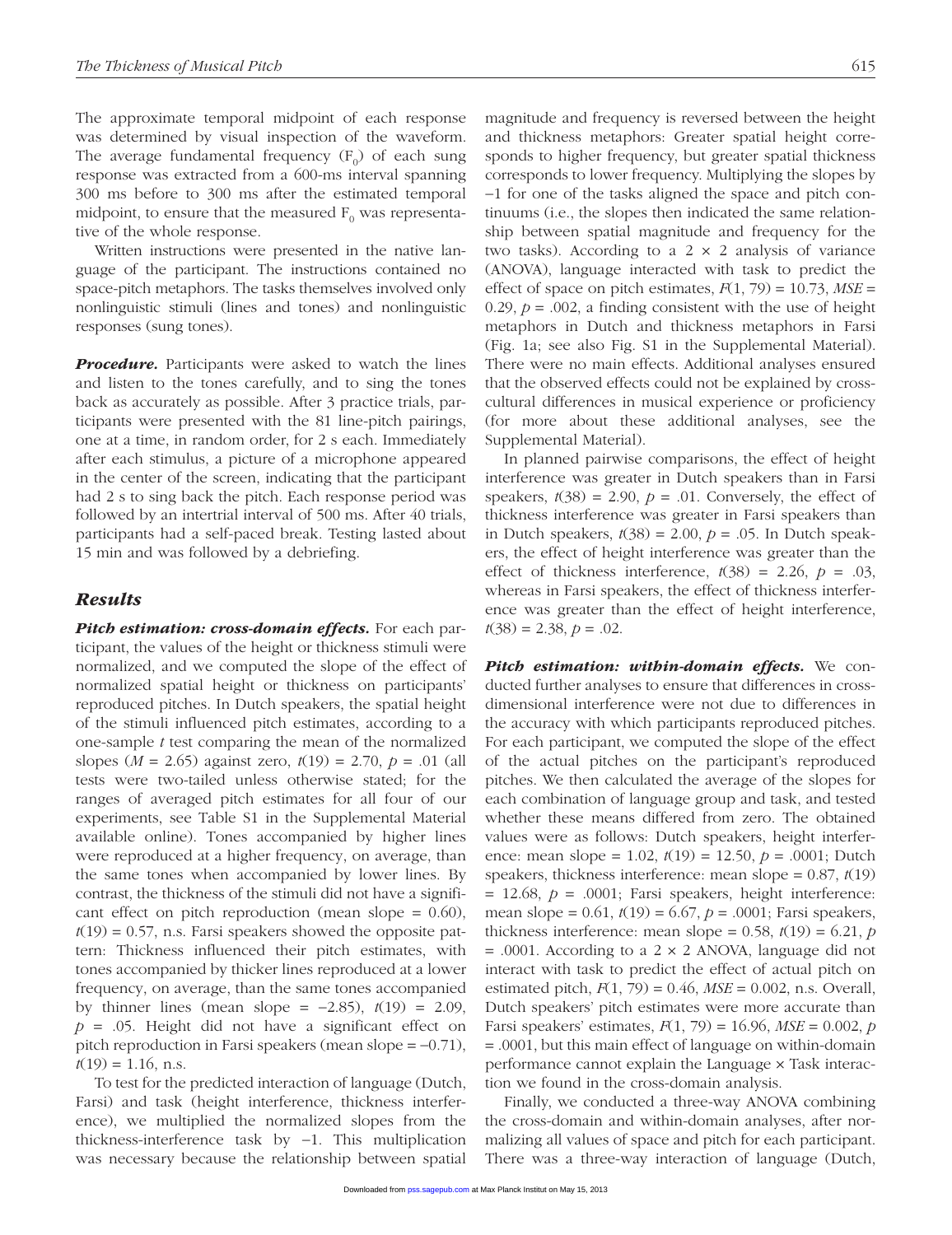

Fig. 1. Results of (a) Experiment 1 and (b) Experiment 2: normalized slope of the effect of the spatial stimulus on Farsi and Dutch speakers' pitch reproduction in the thickness- and heightinterference tasks (Experiment 1) and the height-interference task with verbal suppression (Experiment 2). Error bars indicate standard errors of the mean.

Farsi), task (height interference, thickness interference), and domain (within-domain effects, cross-domain effects), *F*(1, 159) = 7.04, *MSE* = 0.0001, *p* = .01, indicating that the observed cross-dimensional interference effects cannot be explained by unpredicted differences in within-domain performance.

In summary, our results suggest that people who use different spatial metaphors for pitch in their native languages form correspondingly different nonlinguistic mental representations of musical pitch.

# Experiment 2: What Are the Effects of Eliminating Verbal Labeling?

In Experiment 1, all stimuli and responses were nonlinguistic, and no language production or comprehension was required to perceive or reproduce the stimuli. Did participants nevertheless use language covertly to label the pitches? Although it is possible that participants attempted to label the stimuli, doing so could not have produced the observed effects. That is, covert labeling is unlikely to account for the observed pattern of cross-dimensional interference, for a combination of reasons. First, the increments of space and pitch were too fine grained to be labeled using ordinary nontechnical words: Labels such as *high* and *low* are too coarse to have helped participants discriminate among nine randomly ordered pitches at the level of the semitone (e.g., the word *low* applied to all of

the pitches on the low end of the continuum, and therefore could not help participants discriminate among them). Second, and more important, covertly labeling pitches as *high* or *low* would have worked against the observed spatialinterference effects because space and pitch varied orthogonally.

Still, to rule out the possibility of on-line language effects, we asked Dutch speakers to perform a version of the height-interference task that included verbal interference. If the effect of height on pitch in Experiment 1 was driven by covert labeling of the stimuli using spatial words, the effect should disappear under verbal interference. However, we hypothesized that this effect was caused not by on-line use of linguistic metaphors for pitch, but rather by the activation of an implicit association between nonlinguistic, analog representations of space and pitch in memory: a mental metaphor (Casasanto, 2010; Lakoff & Johnson, 1980). If our hypothesis is correct, the effect of height on pitch in Dutch speakers should persist under conditions of verbal interference.

#### *Method*

*Participants and materials.* A new sample of native Dutch speakers  $(N = 22)$  participated for payment. The same materials as in the height-interference task of Experiment 1 were used. Additionally, 81 unpronounceable five-letter strings were constructed.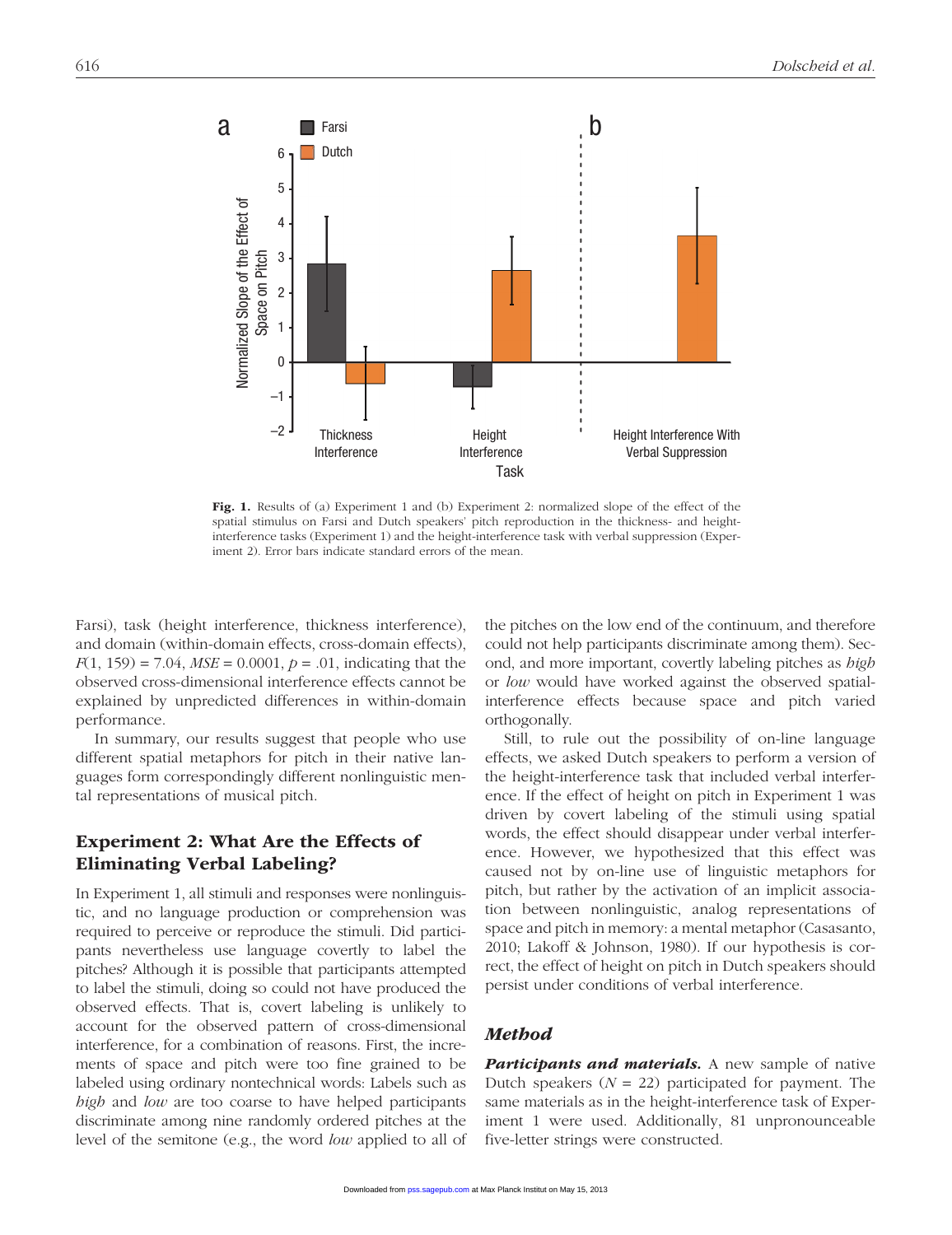**Procedure.** After 8 practice trials, participants were presented with 81 line-pitch pairings, one at a time, and they sang back the pitches they had heard. Before each trial, they were shown one of the five-letter strings for 2 s. They had been instructed to rehearse the letters of each string silently. After one third of the trials, participants' recognition of the presented letter string was tested using a twoalternative forced-choice test. Participants responded by key press to indicate whether the string was the one presented at the start of the trial ("S" key) or a foil ("L" key). The next trial began after a 500-ms intertrial interval. After 40 trials, participants had a self-paced break. Testing lasted about 20 min.

#### *Results and discussion*

*Verbal-interference task.* Participants' recognition of the letter series was much greater than chance (mean accuracy = 85%, *SD* = 9.25), *t*(21) = 17.76, *p* = .0001. This finding indicates that they were engaged in the verbalinterference task.

**Pitch-reproduction task.** For each participant, we computed the slope of the effect of normalized spatial height on reproduced pitch. Spatial height influenced pitch estimates under verbal interference (mean slope = 3.66), *t*(21)  $= 2.65, p = .02$  (Fig. 1b; see also Fig. S2 in the Supplemental Material). The slopes for the Dutch speakers performing the height-interference task in Experiment 1 did not differ from the slopes for the Dutch speakers performing the same task under verbal interference in Experiment 2 (difference of normalized slopes =  $1.01$ ),  $t(40) = 0.58$ , n.s. Therefore, the effects of spatial stimuli on reproduction of pitch stimuli cannot be attributed to covert activation of verbal labels for the stimuli.<sup>2</sup>

# Experiment 3: Does Language Shape Pitch Representations?

Although the data from Experiments 1 and 2 closely follow predictions based on linguistic metaphors, they are nevertheless correlational. We conducted a two-part training study to investigate whether language can play a causal role in pitch representation. In this experiment, Dutch speakers completed sentences about pitch relationships using Farsi-like thickness metaphors (thickness training) or using height metaphors that would be familiar to them (height training; control condition). To determine whether this linguistic training influenced nonlinguistic pitch representations, we then tested all participants using the thickness-interference task from Experiment 1. If experience using linguistic thickness-pitch metaphors causes Farsi speakers to use mental representations of spatial thickness to think about musical pitch, repeatedly using similar linguistic metaphors during training should

cause Dutch speakers to perform similarly to Farsi speakers on the nonlinguistic thickness-interference task.

#### *Method*

**Participants and materials.** Native Dutch speakers (*N* = 60) participated for payment. Half were assigned to the thickness-training task, and the other half to the height-training task. Materials used were the same as in the thickness-interference task of Experiment 1, with the addition of 196 fill-in-the-blank sentences.

**Procedure.** During the training phase, participants completed 196 fill-in-the-blank sentences, presented on a computer screen. Participants in the thickness-training condition completed the sentences by typing the words *dunner* ("thinner") or *dikker* ("thicker"), and those in the height-training condition used the words *hoger* ("higher") or *lager* ("lower"). In both conditions, half of the sentences compared the spatial height or thickness of physical objects (e.g., "A tower is higher/lower than a blade of grass" or "A pillar is thicker/thinner than a finger"); the other half compared pitches of different sounds (e.g., "A flute sounds higher/lower than a tuba" or "A flute sounds thicker/thinner than a tuba"). Participants were left to infer the correct mapping based on three correctly completed example sentences and on the feedback they received after each trial, either *goed* ("correct") or *fout* ("incorrect"). Training took about 20 min. After the training phase, all participants performed the thickness-interference task from Experiment 1.

#### *Results and discussion*

*Training phase.* Participants filled in the blanks with high accuracy for both the height-training task (*M* = 99%,  $SD = 1.05$ ) and the thickness-training task ( $M = 99\%$ ,  $SD =$ 0.77). Accuracy did not differ between the tasks (difference =  $0.2\%$ ),  $t(58) = 0.96$ , n.s.

**Test phase.** The thickness of the lines in the thicknessinterference task influenced pitch reproduction in participants who underwent thickness training (mean slope =  $(-1.45)$ ,  $p = .003$ , but not in those who had height training (mean slope  $= -0.08$ ), n.s. The slope of the effect of normalized line thickness differed between the two conditions (difference = 1.38),  $t(58) = 1.84$ ,  $p = .04$ , one-tailed (see also Fig. S3 in the Supplemental Material). The effect of line thickness on pitch reproduction in thicknesstrained participants was statistically indistinguishable from the effect in native Farsi speakers in Experiment 1 (difference of slopes = 1.39),  $t(48) = 1.12$ , n.s., and was greater than the effect in untrained Dutch speakers in Experiment 1 (difference of slopes = 2.06), *t*(48) = 2.02, *p* = .05.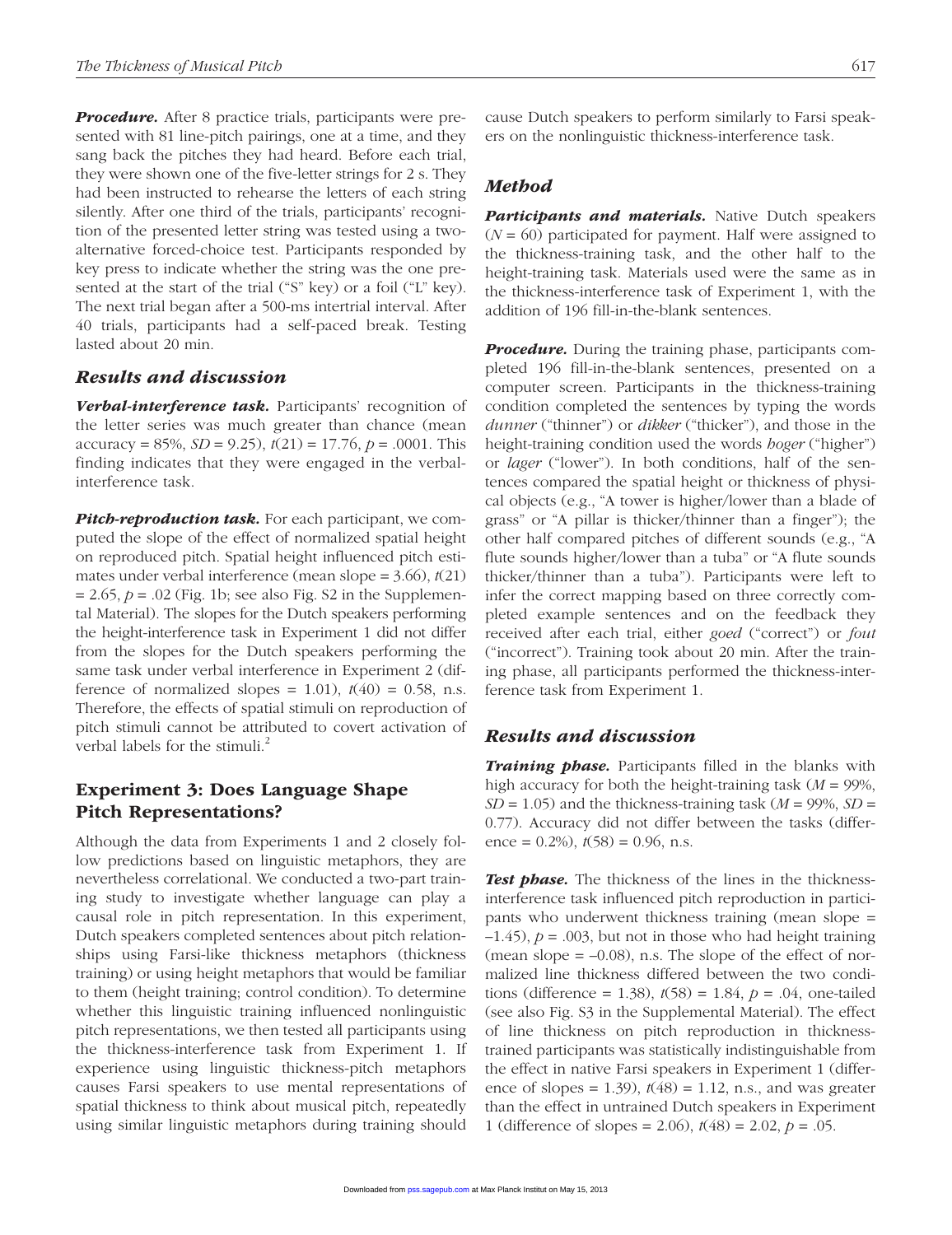Experience using linguistic space-pitch mappings can change nonlinguistic mental representations of musical pitch. Using the ordinary space-pitch metaphors in one's native language may shape mental representations of pitch via learning mechanisms similar to those that changed participants' representations in this laboratory training task.

# Experiment 4: Does Language Create Space-Pitch Mappings?

What role does language play in shaping nonlinguistic pitch representations? According to one proposal, language may be instrumental in creating mental metaphors (Boroditsky, 2001; Gentner & Wolff, 2000). Using spatial words like *high* or *thick* metaphorically in referring to pitch might encourage speakers to create analogical correspondences between space and pitch that did not exist (or were not used) prior to their exposure to the linguistic metaphors.

Alternatively, rather than creating new representations, linguistic metaphors might simply modulate the strength of preexisting mental metaphors (Casasanto, 2008). Studies have shown that prelinguistic infants are sensitive to the association between height and pitch found in English and Dutch metaphors (Walker et al., 2010), as well as to the association between thickness and pitch found in Zapotec and Farsi metaphors (Dolscheid, Hunnius, Casasanto, & Majid, 2012). Language, then, may serve to adjust the relative strengths of prelinguistic space-pitch associations. Suppose each time people produce or understand a space-pitch metaphor in language, they activate the corresponding nonlinguistic association between space and pitch. Over time, speakers of a height-metaphor language like Dutch would strengthen their height-pitch mapping at the expense of their thickness-pitch mapping, as a result of competitive correlational learning (Casasanto, 2008, 2010). The opposite would be true for speakers of a thickness-metaphor language like Farsi, whose linguistic experience would strengthen their preexisting thicknesspitch mapping at the expense of their preexisting heightpitch mapping.

To distinguish between these alternatives, in Experiment 4 we trained Dutch speakers to use a *reversed-Farsi* mapping, following the same procedure as in the thicknesstraining condition of Experiment 3, with one exception: Rather than learning Farsi-like metaphors that associated high frequencies with *thin* and low frequencies with *thick*, participants learned the opposite thickness-pitch mapping (i.e., low = thin, high = thick), which is not known to be conventionalized in any language.

If learning a new linguistic metaphor causes people to create a new space-pitch mapping, training Dutch speakers to use the reversed-thickness mapping should be just as effective as training them to use the Farsi-like mapping because the two mappings are equally novel and systematic. Alternatively, if learning a new linguistic metaphor influences pitch representations by strengthening a preexisting space-pitch mapping, training should be more effective when the new metaphor corresponds to one of the space-pitch mappings found in prelinguistic infants than when it contradicts one of these mappings.

## *Method*

Native Dutch speakers  $(N = 30)$  participated for payment. The materials and procedure were identical to those used in Experiment 3, with one exception: Participants were trained to use the reversed-thickness (reversed-Farsi) mapping (i.e.,  $low = thin$ ,  $high = thick$ ) prior to performing the nonlinguistic thickness-interference task from Experiment 1.

#### *Results and discussion*

*Training phase.* Participants filled in the blanks with high accuracy  $(M = 95\%, SD = 6.69)$ . Comparing accuracy between participants who received reversed-thickness training (Experiment 4) and those who received thickness training (Experiment 3), however, showed that participants made significantly more errors during reversedthickness training (difference =  $3.83\%$ ),  $t(58) = 3.04$ ,  $p =$ .01. This indicates that learning the reversed-thickness metaphor was more difficult than learning the Farsi-like thickness metaphor.

**Test phase.** The thickness of the lines in the thicknessinterference task did not influence participants' pitch reproduction after reversed-thickness training (mean slope  $= -0.34$ ), n.s. When we compared effects between participants who received reversed-thickness training (Experiment 4) and those who received thickness training (Experiment 3), we found that the effect of thickness on pitch reproduction was significantly greater in those who received thickness training (difference of slopes = 1.12),  $t(58) = 2.20, p = .03$  (see also Fig. S4 in the Supplemental Material).

Results of the reversed-thickness training suggest that language use did not create a Farsi-like space-pitch mapping in Experiment 3. Rather, using Farsi-like linguistic metaphors strengthened the preexisting "low = thick, high = thin" mapping that was not evident in adult Dutch speakers' language or thought (see Experiment 1), but has been observed in prelinguistic infants (Dolscheid et al., 2012).

## General Discussion

Dutch and Farsi speakers, who use different linguistic metaphors for pitch, form correspondingly different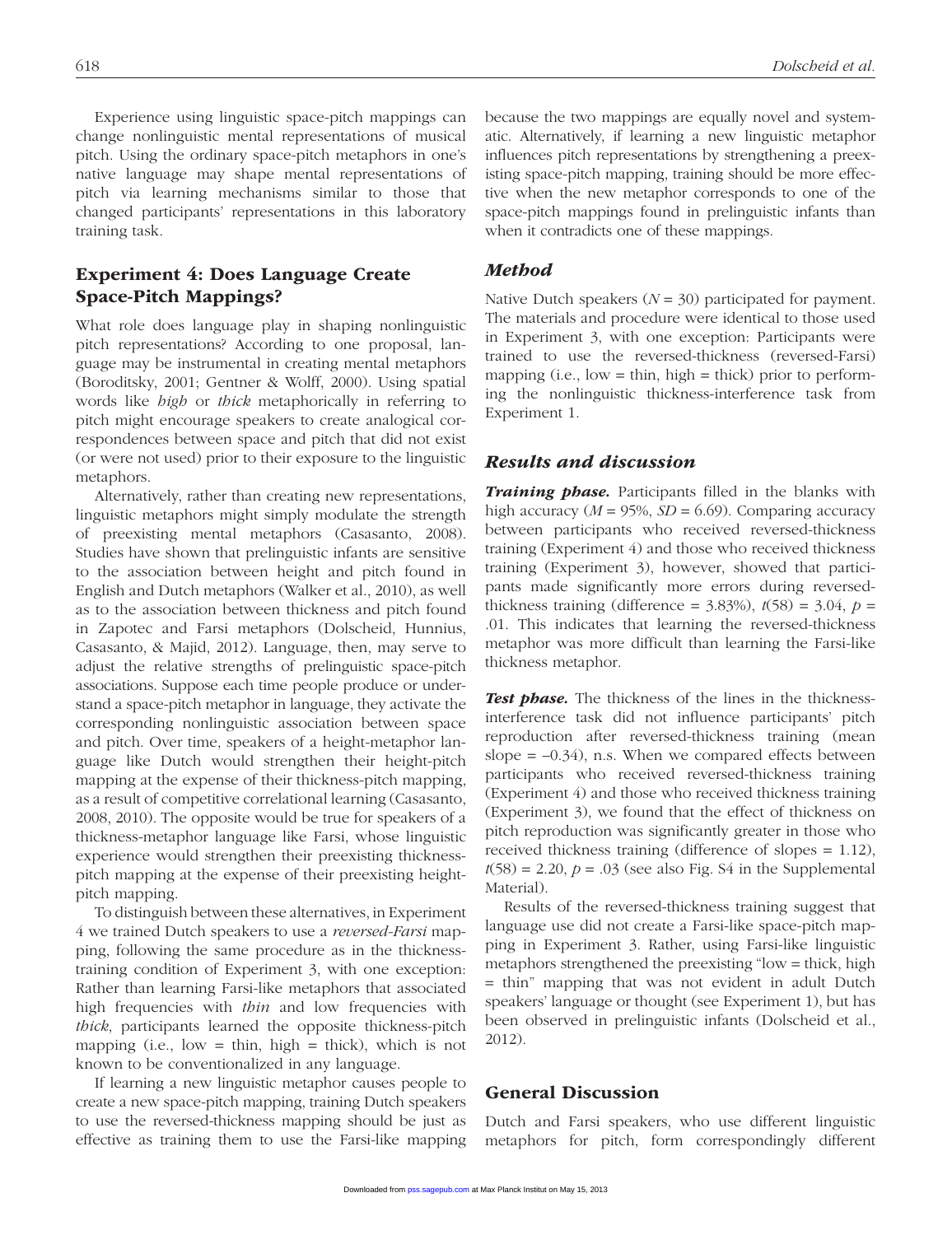nonlinguistic pitch representations. We showed this through a double dissociation between the performance of Dutch and Farsi speakers on a pair of nonlinguistic psychophysical tasks. Dutch speakers, who talk about pitches as high (*hoog*) and low (*laag*), incorporated irrelevant height information into their pitch estimates (but ignored irrelevant thickness information). Farsi speakers, who talk about pitches as thin (*na-zok*) and thick (*koloft*), incorporated irrelevant thickness information into their pitch estimates (but ignored irrelevant height information). When Dutch speakers were trained to use Farsi-like metaphors, they showed the same pattern of cross-dimensional thickness interference that native Farsi speakers showed. In addition to demonstrating a language-thought correlation, our results show that metaphors in language can play a causal role in shaping nonlinguistic mental representations of musical pitch.

The influence of spatial height on pitch estimates was found even when Dutch-speaking participants performed a concurrent verbal-interference task, which suggests that the effects of space on pitch were not mediated by the covert use of language during the psychophysical tasks. Rather, we propose that the effects of language on pitch representation occurred prior to testing: Using verbal height or thickness metaphors strengthened either the height-pitch or the thickness-pitch mapping in participants' memories, consequently weakening the alternative mapping as a result of some form of competitive learning (Casasanto, 2008).

During ordinary language use, the relative strengths of height-pitch and thickness-pitch mappings may be modulated slowly, as instances of space-pitch metaphors accumulate over time. During the laboratory training task (Experiment 3), however, the relative strengths of these mappings were modulated quickly—and we assume transiently—because participants received a concentrated "dose" of the relevant linguistic metaphor, probably equivalent to weeks or months of normal language use. Presumably, a thickness-pitch mapping was found in thickness-trained Dutch speakers because, at the time of testing, they had experienced very frequent, very recent activation of the thickness-pitch mapping (for compatible evidence that mental metaphors can be rapidly retrained, see Boroditsky, 2001; Casasanto, 2008; Casasanto & Bottini, 2010; Casasanto & Chrysikou, 2011; Fischer, Mills, & Shaki, 2010).

# *Beyond "thinking for speaking"*

According to one influential view of the relationship between language and thought, patterns in language can influence nonlinguistic mental representations only (or primarily) while people are packaging their thoughts into words (Slobin, 1996) or while they are performing tasks for which verbal codes can be helpful (e.g., Gennari, Sloman, Malt, & Fitch, 2002; Papafragou, Hulbert, & Trueswell, 2008). But these on-line effects of language on high-level language-mediated thinking are only one sort of linguisticrelativity effect. The present results support the proposal that language can also influence people's low-level perceptuomotor abilities, such as their ability to reproduce musical pitches, and that cross-linguistic differences in mental representation can be observed even when people are not using language on-line, overtly or covertly. The observed effect of language on thought even under verbal interference contrasts with other Whorfian effects reported previously—for example, effects in the domain of color (e.g., Winawer et al., 2007)—which disappear under verbal interference.

## *Origins of space-pitch mappings*

Prelinguistic infants appear to be sensitive to both heightpitch and thickness-pitch mappings (Dolscheid et al., 2012; Walker et al., 2010), which suggests that language does not create these space-pitch mappings. Rather, we propose that using verbal metaphors strengthens one of these preexisting mental metaphors (while weakening the other). Our results are consistent with this proposal, as training adults to use new verbal metaphors was more effective in changing their nonlinguistic pitch representations when the new metaphors corresponded to preverbal space-pitch mappings than when they contradicted these mappings. Dutch speakers quickly learned and used the thickness-pitch mapping found in Farsi (Experiment 3), but not the reversed-Farsi mapping (Experiment 4), which is not known to be encoded in any language.

Where do these space-pitch mappings come from, if not from language? One possibility is that both the heightpitch and the thickness-pitch mappings reflect innate cross-modal correspondences that have no experiential basis (Walker et al., 2010). Alternatively, both of these space-pitch mappings could be based on correspondences in the physical world. The relationship between thickness and pitch is evident in musical instruments (e.g., thicker strings produce lower tones; Shayan et al., 2011). The relationship between height and pitch is evident in bodily experience: As people produce higher pitches, the larynx rises, and as they produce lower pitches, it descends (Miller, 1986).

Yet just-so stories about the physical origins of mental metaphors should be interpreted with caution. It is easy to find other physical regularities that predict different relationships between pitch and space (e.g., taller people tend to have lower voices). It remains an open question to what extent space-pitch mappings in the mind emerge over developmental time, as individuals track experiential regularities (Lakoff & Johnson, 1999), and to what extent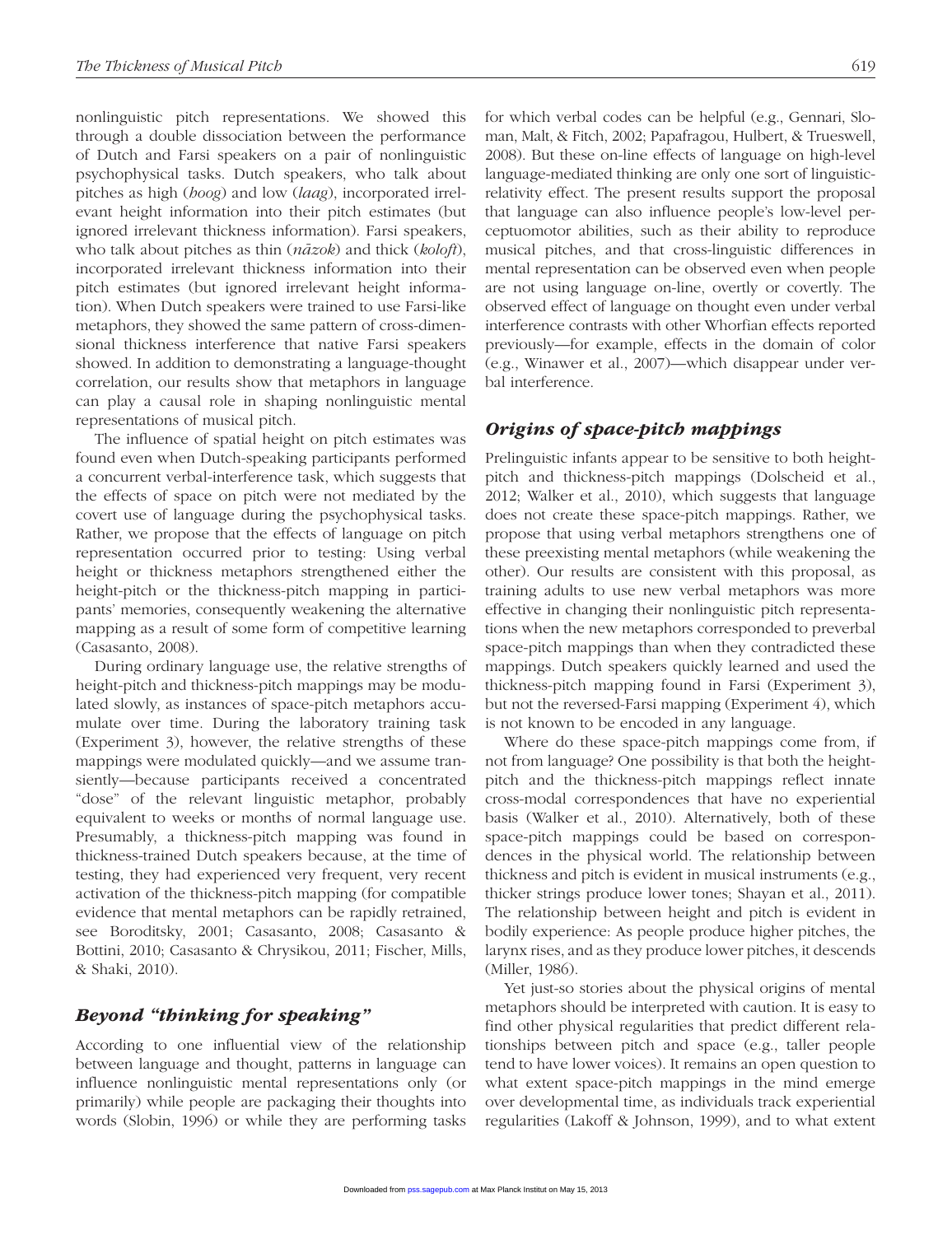these regularities emerged over evolutionary time, as the neural substrates of spatial cognition were exapted for nonspatial functions (Pinker, 1997).

## Conclusion

Whatever their origins may be, different space-pitch mappings have become encoded in the languages people speak, in expressions so highly conventionalized that speakers may hardly notice they are using spatial metaphors. Yet language-specific metaphors shape people's nonlinguistic representations of musical pitch. As a result of habitually using one spatial metaphor or another, speakers of different languages tend to form systematically different representations of the same physical experiences, even when they are not using language.

#### Acknowledgments

The authors thank Ozge Ozturk, Francisco Torreira, and Tomas Bergvelt.

#### Declaration of Conflicting Interests

The authors declared that they had no conflicts of interest with respect to their authorship or the publication of this article.

#### Funding

This research was funded by the Max Planck Gesellschaft, by Grant P09-SEJ-4772 from the Junta de Andalucía/European Regional Development Fund, and by a James S. McDonnell Foundation Scholar Award to D. C.

#### Supplemental Material

Additional supporting information may be found at http://pss .sagepub.com/content/by/supplemental-data

#### **Notes**

1. All Farsi-speaking participants spoke Farsi on a daily basis, according to their responses to a questionnaire. Most also spoke some Dutch or English and so may have been exposed to linguistic height metaphors. In principle, such exposure could eliminate the predicted effects, but it could not produce them. 2. Although it is generally assumed that language is not playing an on-line role if a task is shown to be unaffected by concurrent verbal interference, we acknowledge that alternative interpretations of verbal interference exist (e.g., Lupyan, 2012).

#### References

- Ashley, R. (2004). Musical pitch space across modalities: Spatial and other mappings through language and culture. In P. W. S. Lipscomb, R. Ashley, & R. Gjerdingen (Eds.), *Proceedings of the 8th International Conference on Music Perception and Cognition* (pp. 64–71). Adelaide, Australia: Causal Productions.
- Boroditsky, L. (2001). Does language shape thought? Mandarin and English speakers' conceptions of time. *Cognitive Psychology*, *43*, 1–22.
- Casasanto, D. (2008). Who is afraid of the big bad Whorf? Crosslinguistic differences in temporal language and thought. *Language Learning*, *58*, 63–79.
- Casasanto, D. (2010). Space for thinking. In V. Evans & P. Chilton (Eds.), *Language, cognition and space: The state of the art and new directions* (pp. 453–478). London, England: Equinox.
- Casasanto, D., & Bottini, R. (2010). Can mirror-reading reverse the flow of time? In N. S. Hölscher, T. F. Shipley, M. Olivetti Belardinelli, & J. A. Bateman (Eds.), *Spatial cognition VI* (pp. 335–345). Berlin, Germany: Springer.
- Casasanto, D., & Chrysikou, E. G. (2011). When left is "right": Motor fluency shapes abstract concepts. *Psychological Science*, *22*, 419–422.
- Dolscheid, S., Hunnius, S., Casasanto, D., & Majid, A. (2012). The sound of thickness: Prelinguistic infants' associations of space and pitch. In N. Miyake, D. Peebles, & R. P. Cooper (Eds.), *Proceedings of the 34th annual meeting of the Cognitive Science Society* (pp. 306–311). Austin, TX: Cognitive Science Society.
- Douglas, K. M., & Bilkey, D. K. (2007). Amusia is associated with deficits in spatial processing. *Nature Neuroscience*, *10*, 915–921.
- Eitan, Z., & Timmers, R. (2010). Beethoven's last piano sonata and those who follow crocodiles: Cross-domain mappings of auditory pitch in a musical context. *Cognition*, *114*, 405–422.
- Fischer, M. H., Mills, R. A., & Shaki, S. (2010). How to cook a SNARC: Number placement in text rapidly changes spatialnumerical associations. *Brain and Cognition*, *72*, 333–336.
- Gennari, S. P., Sloman, S., Malt, B. C., & Fitch, W. T. (2002). Motion events in language and cognition. *Cognition*, *83*, 49–79.
- Gentner, D., & Wolff, P. (2000). Metaphor and knowledge change. In E. Districh & A. Marbnau (Eds.), *Cognitive dynamics: Conceptual change in humans and machines* (pp. 295–342). Mahwah, NJ: Erlbaum.
- Lakoff, G., & Johnson, M. (1980). The metaphorical structure of the human conceptual system. *Cognitive Science*, *4*, 195– 208.
- Lakoff, G., & Johnson, M. (1999). *Philosophy in the flesh: The embodied mind and its challenge to Western thought*. New York, NY: Basic Books.
- Lidji, P., Kolinsky, R., Lochy, A., & Morais, J. (2007). Spatial associations for musical stimuli: A piano in the head? *Journal of Experimental Psychology: Human Perception and Performance*, *33*, 1189–1207.
- Lupyan, G. (2012). Linguistically modulated perception and cognition: The label-feedback hypothesis. *Frontiers in Cognition*, *3*, 54. Retrieved from http://www.frontiersin.org/ Cognition/10.3389/fpsyg.2012.00054/full
- Miller, R. (1986). *The structure of singing: System and art of vocal technique*. New York, NY: Schirmer Books.
- Papafragou, A., Hulbert, J., & Trueswell, J. (2008). Does language guide event perception? Evidence from eye movements. *Cognition*, *108*, 155–184.
- Pinker, S. (1997). *How the mind works*. New York, NY: Norton.
- Rusconi, E., Kwan, B., Giordano, B. L., Umiltà, C., & Butterworth, B. (2006). Spatial representation of pitch height: The SMARC effect. *Cognition*, *99*, 113–129.
- Shayan, S., Ozturk, O., Bowerman, M., & Majid, A. (2012). *Spatial metaphor in language can promote the development*